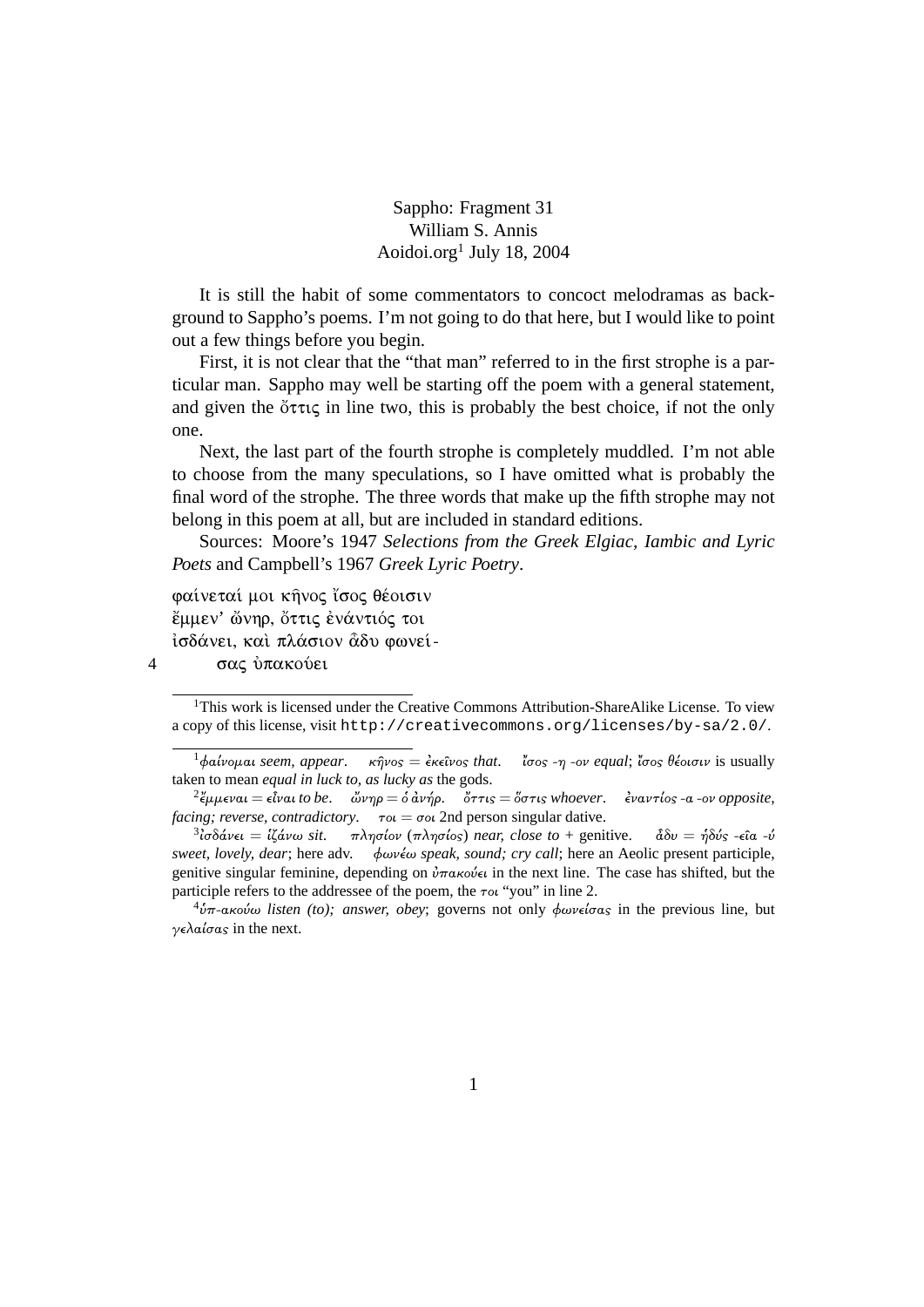καί γελαίσας ίμέροεν, τό μ' η μάν καρδίαν έν στήθεσιν έπτόησεν· ώς γὰρ εἰσίδω βροχέως σε, φώνας

ούδεν έτ' ίκει

8

άλλά καμ μέν γλώσσα έαγε, λέπτον δ' αύτικα χρώ πύρ ύπαδεδρόμηκεν, όππάτεσσι δ' ούδεν ὄρημ', έπιρρόμβεισι δ' ἄκουαι.

12

<sup>6</sup>καρδία -as ή heart; mind.  $\sigma \tau$ ήθος -εος τό breast; feeling, understanding often in pl.  $\pi \tau$ οέω tr. frighten, alarm, make tremble, intr. tremble, cower.

 $\frac{7}{10}$  is here whenever, with the subjunctive (but note poets often omit  $\frac{dy}{dx}$ ,  $\kappa \in \mathbb{R}$  in indefinite clauses).  $\epsilon$ ίσ-οράω look (at); είσίδω aorist subjunctive. βροχέως = βραχέως briefly.  $φων<sub>η</sub> *η voice*,$ sound; word; language; here partitive genitive with  $\omega\delta\acute{\epsilon}\nu$  in the next line, nothing of word, no word

 $8"$ κω come.

 $\alpha^9$ καμ = κατά, here entirely. γλώσσα ή tongue, mouth; language. «γνυμι, ἄξω, ἔαξα, ἔαγα break to pieces; perf. with passive meaning.  $\lambda \epsilon \pi \tau \delta s$ , - $\eta$ , - $\delta \nu$  - thin, fine, delicte; narrow, small; clever.

<sup>10</sup>αύτίκα immediately, at once. χρώς, χροός, χροΐ, χρόα, ό flesh; body, person; χρώ heterclite dative; take it with the  $\dot{v}\pi\dot{a}$  ( $\dot{v}\pi\dot{o}$ ) under of  $\dot{v}\pi a\delta \epsilon \delta \rho \dot{\phi} \mu \eta \kappa \epsilon \nu$ .  $\dot{v}\pi o - \tau \rho \epsilon \chi \omega$ ,  $-\delta \rho \alpha \mu \dot{\epsilon} \rho \mu \alpha \nu$ ,  $-\epsilon \delta \rho \alpha \kappa \sigma \nu$ , -δεδράμηκα run under, with Aeolic -ρο- for -ρα-.

 $\phi$ ρημι =  $\phi$ ράω see, Aeolic uses  $^{11}\text{''}$ σππ $\alpha = \text{''}$ μμα -ατος τό eye, here Aeolic dative plural.  $-\mu$  conjugation for Attic contract verbs.  $\frac{2}{3}$ πιρρόμβέω whirl, whir, make a whirring noise; the conjugation  $-\epsilon \nu \tau$  (\*-*ensi*) is 3rd plural.

<sup>12</sup>άκουή = άκοή ή here ear.

<sup>&</sup>lt;sup>5</sup>νελάω *laugh, smile*; also a Aeolic present participle, genitive singular feminine. ίμερόεις - $\epsilon \sigma \sigma \alpha$  - $\epsilon \nu$  lovely; delightful, charming; attractive, attracting; here adverbial.  $\tau \delta$  this referring to the situation.  $\mu' = \mu$  dative of interest.  $\hat{\eta} \mu \hat{\alpha} \nu = \hat{\eta} \mu \hat{\eta} \nu \text{ truly.}$